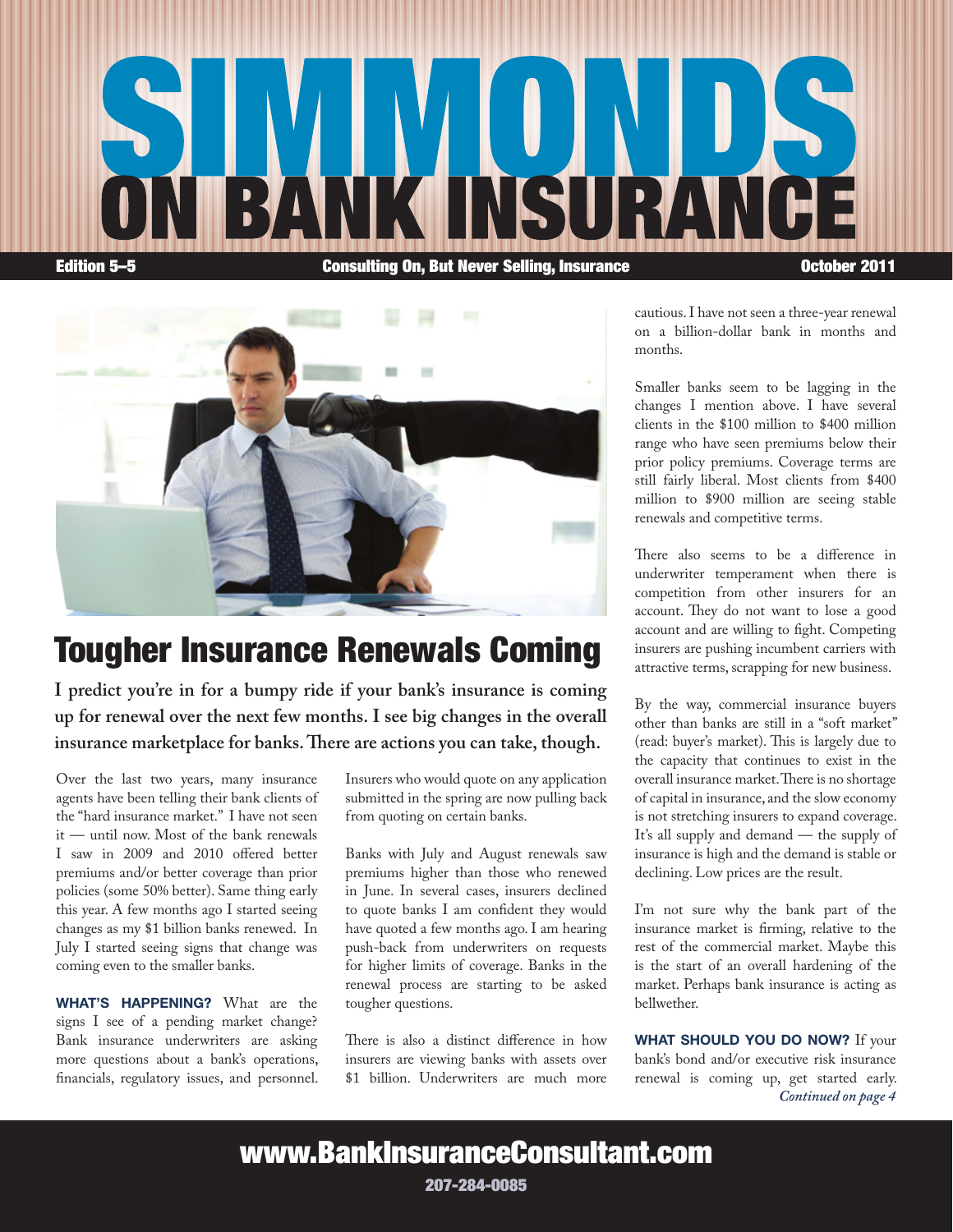## Bank Insurance Commentary | Dishonest Acts By Dishonest Employees



Ninety-five percent of bank bonds I review include a clause that excludes claims of embezzlement when the employee is known to have committed a past dishonest act.

The example I regularly use is of a 55-year-old teller who, when she was 17, stole a car.

Let's say that the employee has been a good employee for 15 years. One day, in a conversation with a bank officer, the employee reveals her youthful indiscretion. Nothing really unusual, two adults talking about their past. The officer goes on her way, noting how the teller has turned her life around. Two years later our "trusted" teller is found to have stolen \$200,000 from the bank.

Won't you be surprised to learn that your bond excludes coverage, as 95% of bonds do? The standard language in most bond forms excludes coverage for an employee who is known by a bank officer to have committed a past "dishonest act." Further, most bonds do not define dishonest act.

Is coverage excluded for an employee who has "stolen" a pad of paper? How about an employee who has made personal phone calls, or surfed *ESPN.com* during working hours?

Your insurance may not give you guidance. Most would agree that each of these events are dishonest. How about telling a lie about being sick? How about being unfaithful to a spouse? How about an exaggerated claim on an employment application?

Some insurers put a dollar value on their exclusion so that coverage is only affected if the value of the dishonest act is more than \$5,000 and has a relationship to the individual's employment. That, I think, makes sense. The current broad exclusion is needlessly restrictive, going well beyond the intent of most insurers. If you cannot get your insurer to define dishonesty, be sure your officers understand the restrictions of coverage. Anyone who becomes aware of an employee's past dishonesty should report the facts to an appropriate person at the bank. You can then put your insurer on notice so that waivers can be put into place.

I have drafted a letter that can be sent annually to bank officers reminding them of the bond policy clause, and helping you to avoid claims problems in the future. Better yet, get your insurer to define dishonest act.

**Scott Simmonds, CPCU, ARM, CMC**

# Real Questions <sup>|</sup>Q&A| Real Answers

Do I have to have debit card coverage on our bond if I have cyber liability insurance?

A:This points to a common point of confusion in bank insurance: "Why do we need a bond, D&O, and cyber liability?"

First, let's put some context in place. The bond provides coverage for losses to bank assets caused by fraud and theft. The bond is "first party" coverage — it pays for losses to your bank's money and assets. The peril is fraud.

Executive risk insurance (of which directors' and officers' is a part) is liability coverage. It protects the bank from the expenses of lawsuits and legal liability — actions against the bank by third parties.

- Bank robbery bond
- $\blacksquare$  Employee theft bond
- $\blacksquare$  Computer theft bond
- Fund transfer fraud bond
- $\blacksquare$  Theft from an ATM bond
- Debit card fraud bond
- $\blacksquare$  Stockholder suit executive risk
- $\blacksquare$  Employee discrimination suit executive risk
- $\blacksquare$  Suit brought by a mortgagee executive risk
- ERISA suit executive risk

Now to complicate matters: Many insurers do not cover liability coming out of your computer systems in executive risk policies. Therefore, a bank would need to buy a separate liability policy for such — AKA cyber liability insurance.

To the question… Debit card coverage is a part of most bonds. It protects the bank



from losses due to fraudulent use of a debit card. The cyber liability policy does not come into play, as the loss is to the bank's assets. We need to add debit card coverage to a bank's bond, as the basic bond forms exclude incidents involving a debit card.

Note: Your questions for this section are welcome. Email *Scott@ScottSimmonds.com.* 

www.BankInsuranceConsultant.com

Scott@ScottSimmonds.com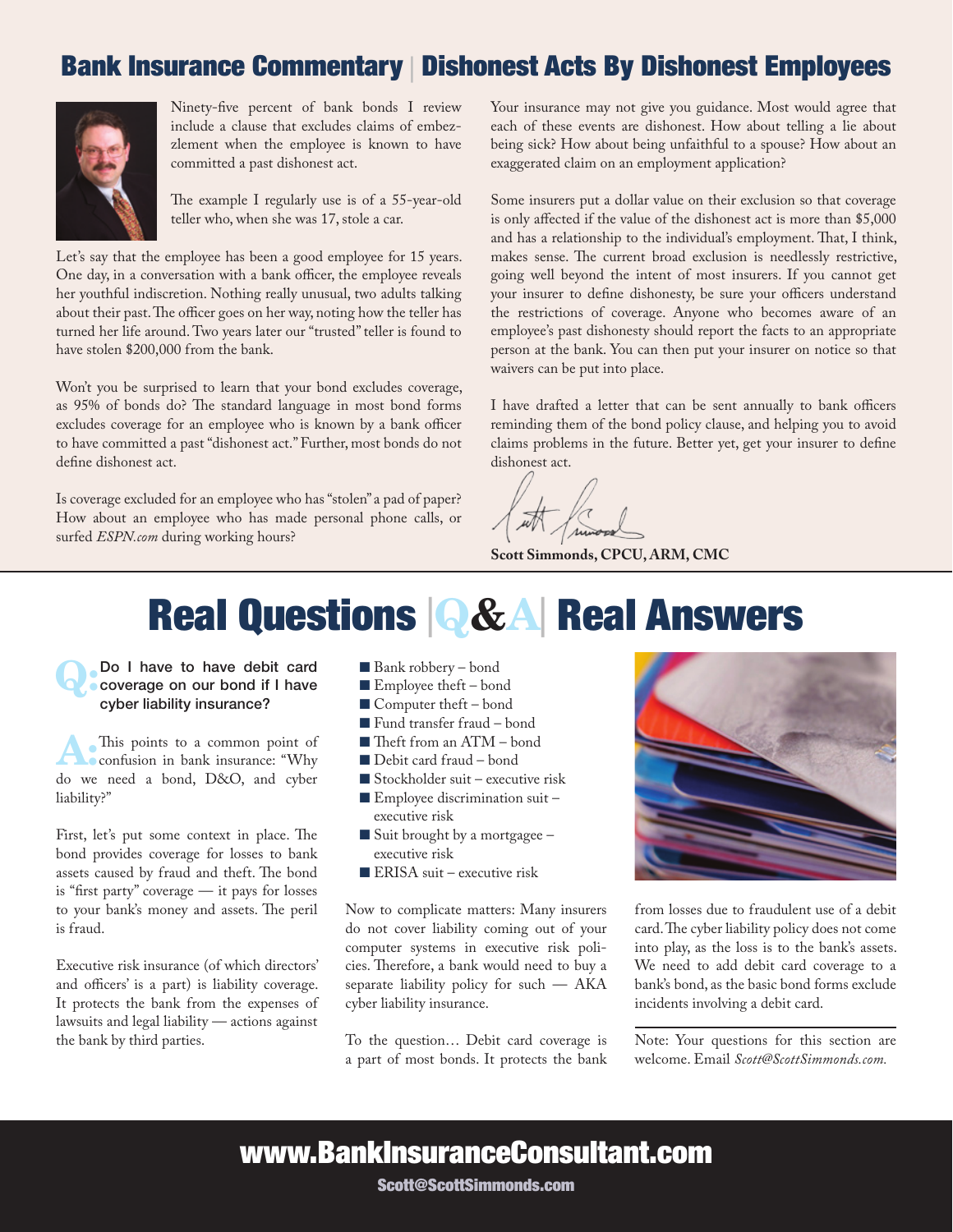# Diary of a Typical Bank Insurance Review

Well over 75% of the calls I get are from bankers who want a review of their bank's insurance coverage. The process is straightforward. Send me your policies and other information. I'll review it, ask some questions, and report the issues I find. Once I get the info I need, I can finish a review and have your bank moving towards improved insurance coverage within 15 days.

Here is the timeline from one of my recent projects:

**DAY 1** CFO of ABC Bank emails me. He is interested in a review of his bank's insurance. We discuss his bank's situation, current insurance, and his objectives. The call takes less than twenty minutes. Later that night I email a proposal that outlines the project's objectives, accountabilities, and fee.

**DAY 5** The CFO gets back to me, asking to move forward. He signs the proposal and cuts me a check for my fee. I email him a letter to send to his agent requesting information for the project summary of insurance, loss runs, and the like.

**DAY 8** I receive a box of the bank's insurance policies, sent by the CFO. I start my review of coverage. (Note: more and more banks are scanning their policies and emailing them. This speeds up the review process.)

**DAY 10** I receive information from the bank's current insurance agent. Since I have the info I need, I call the CFO and we set a date for the review conference call.

**DAY 15** I email the CFO a copy of my findings to be used in our phone call later in the day. At the appointed time we review the issues and I provide my recommendations. The CEO, CFO, and SVP of the bank are on the call. We set action plans and accountabilities for each issue. We set a date for the next conference call to review progress.

### *A Complete Insurance Review in 15 Days*

To start the process, just send me an email at *Scott@ScottSimmonds*.*com* or call me at 207-284-0085. After a short conversation, I will send you a proposal, bank references, and everything you need to make the decision to go forward.

Once I complete a review of your bank's insurance, you will have a better understanding of your insurance. You'll know the coverage you have, and the coverage you don't have. You'll have specific recommendations on how to improve your coverage, and tactics to broaden your insurance protection.

It all starts with a phone call or an email.



## *Bank Insurance Teleseminar – October 18, 2011*

*Insuring Your Lender Risks* - How your bank's insurance should respond to customers who fail to buy insurance, mistakes your lenders make, foreclosures, and other perils of the loan transaction.

- Mortgage Impairment
- Forced Placed Insurance
- Mortgage Error & Omissions
- Lender's Single Interest

Fast-paced, information-packed, unbiased insight into bank insurance coverage issues. Practical, easily implemented ideas every bank can use.

## **When: Oct. 18, 2011 – 1:00 p.m. Eastern Where: Call in and listen from any phone**

Bankers, register for free by emailing *Scott@ScottSimmonds.com* or go to *www.ScottSimmonds.com/teleseminar*. No obligation, of course. Seats are limited. Register now.

### Listen To Our Prior Bank Insurance Teleseminars

August, 2011 – What You Should Know About YOUR BANK'S INSURANCE

June, 2011 – D&O for Dummies

April, 2011 – Banker's Bond Bugaboos.

February, 2011 – Bank Insurance 101.

Email *Scott@ScottSimmonds.com* for free access.

www.BankInsuranceConsultant.com

207-284-0085